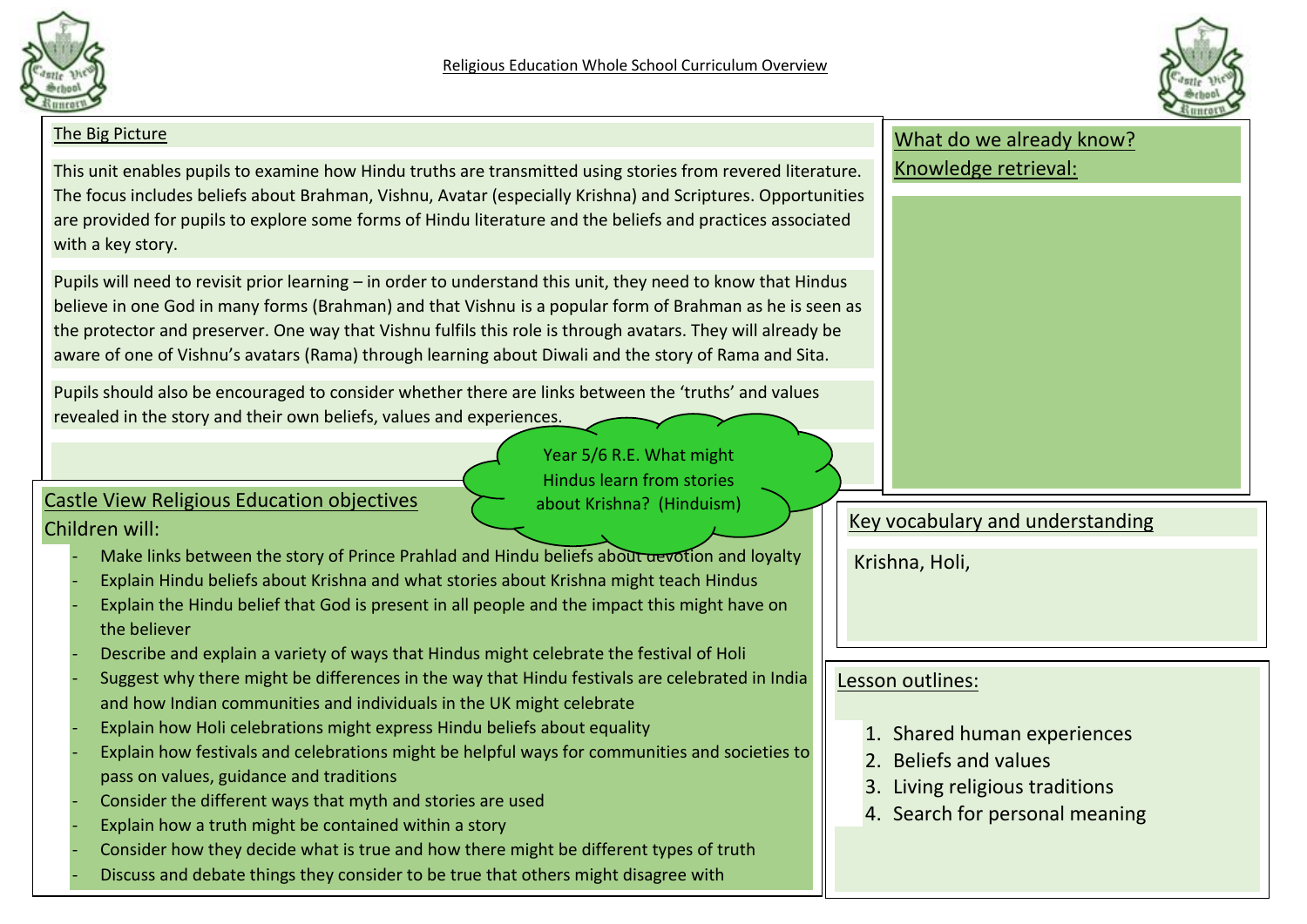



| The Big Picture                                                                                                                                                                                                                                                                                                                                                                                                                                                                                                                                                                                                                                                                                                                                         | What do we already know?                                                                                                                     |
|---------------------------------------------------------------------------------------------------------------------------------------------------------------------------------------------------------------------------------------------------------------------------------------------------------------------------------------------------------------------------------------------------------------------------------------------------------------------------------------------------------------------------------------------------------------------------------------------------------------------------------------------------------------------------------------------------------------------------------------------------------|----------------------------------------------------------------------------------------------------------------------------------------------|
| This unit enables pupils to explore and examine the origins and role of the Qur'an as a source of wisdom<br>and authority for Muslims. They should gain an understanding of the importance of revelation within Islam<br>and how this impacts on the way that the Qur'an is viewed and treated.                                                                                                                                                                                                                                                                                                                                                                                                                                                         | Knowledge retrieval:                                                                                                                         |
| Pupils should make links with prior learning about the night of power (Laylat Ul-Qadr), not only knowing<br>what happened, but also why it is important for Muslims and how it is remembered. They should develop<br>knowledge and understanding of the Prophet Muhammad and how/why he is a role model and source of<br>guidance for Muslims. This is an opportunity to pull together prior learning about the life of the Prophet.                                                                                                                                                                                                                                                                                                                    |                                                                                                                                              |
| Pupils should have opportunities to discuss what is meant as 'Ultimate Authority' and should recognise how<br>this may differ for different members of society - including religious and non-religious individuals and<br>communities. They should be able to link this with their learning about the Qur'an as the word of God and<br>ultimate source of authority for Muslims.<br>Year 5/6 R.E. Why it the<br>Qur'an important to Muslims?<br><b>Castle View Religious Education objectives</b><br>(Islam)<br>Children will:<br>Explore Islamic beliefs about the Qur'an as the word of God<br>Explain how and why the Qur'an is a source of guidance for life for a Muslim<br>Explain the impact of believing that the Qur'an is a divine revelation | Key vocabulary and understanding<br>Revelation, commemorate, influence,                                                                      |
| Describe and explain what Muslims believe when they describe Muhammad as the seal of the<br>prophets<br>Explain how and why Muslims might commemorate the Night of Power<br>Describe and explain a variety of ways that Muslims might show respect for the Qur'an and<br>how this symbolises their respect for God<br>Explain how the teachings of the Qur'an might influence the actions and choices of a Muslim<br>Discuss where people might look to for guidance about how to love<br>Suggest when and why people might want guidance about how to live<br>Discuss who or what had guided them in their beliefs, values and commitments<br>Reflect on what 'ultimate authority' might mean for them                                                 | Lesson outlines:<br>1. Shared human experiences<br>2. Beliefs and values<br>3. Living religious traditions<br>4. Search for personal meaning |